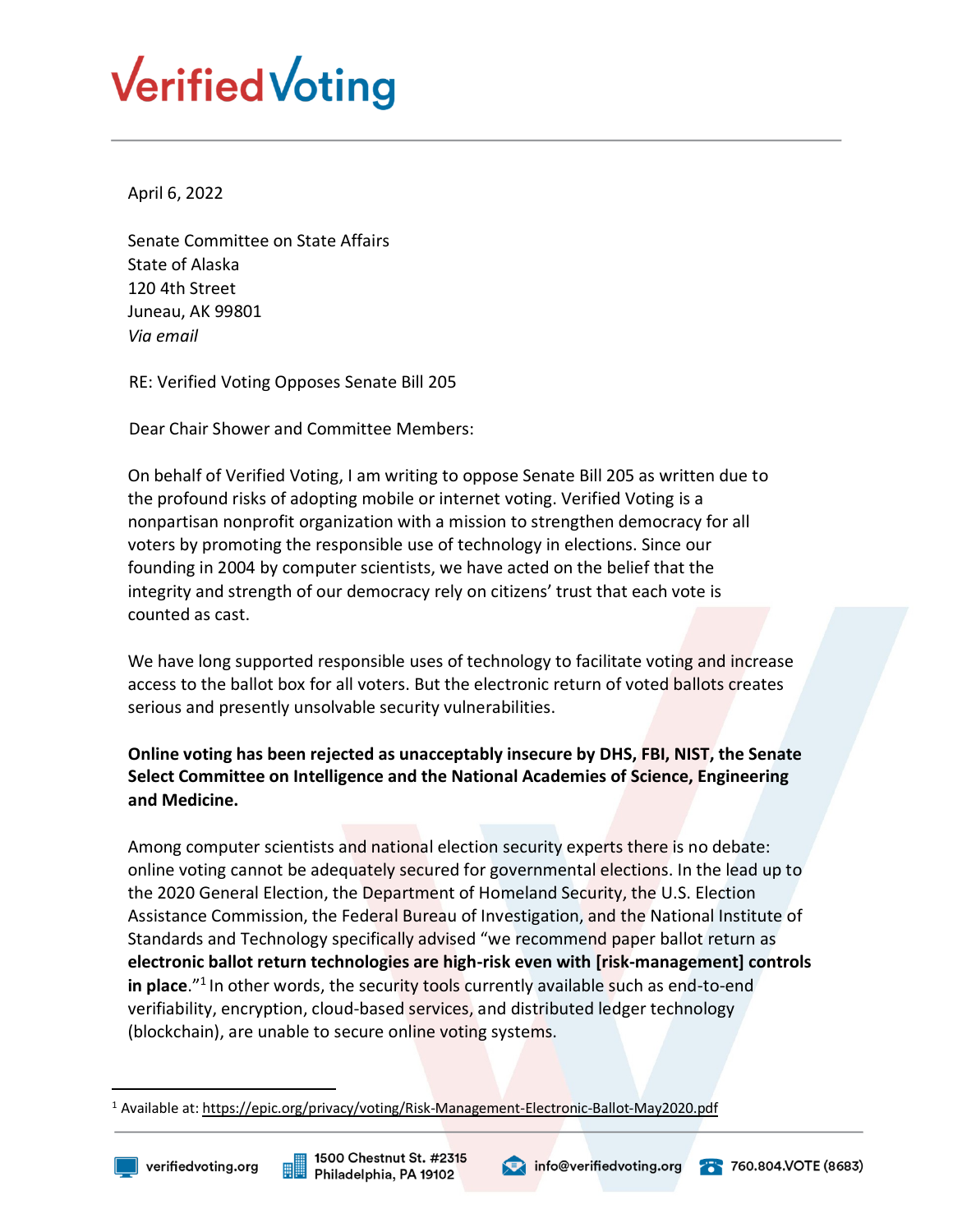The risk assessment went on to warn that electronic ballot return "creates significant security risks to the confidentiality of ballot and voter data (e.g., voter privacy and ballot secrecy), integrity of the voted ballot, and availability of the system. **We view electronic ballot return as high risk. Securing the return of voted ballots via the internet while ensuring ballot integrity and maintaining voter privacy is difficult, if not impossible, at this time."<sup>2</sup>**

DHS's warning against the use of online voting echoed bipartisan recommendations from the Senate Select Committee on Intelligence published in response to findings that foreign governments were actively trying to attack U.S. election systems. The Committee wrote: "**States should resist pushes for online voting**. One main argument for voting online is to allow members of the military easier access to their fundamental right to vote while deployed. While the Committee agrees states should take great pains to ensure members of the military get to vote for their elected officials, no system of online voting has yet established itself as secure."<sup>3</sup>

In 2018, the National Academies of Sciences, Engineering and Medicine (NASEM) released a report stating that **the technology to return marked ballots securely and anonymously over the internet does not exist**. <sup>4</sup> Many studies have reviewed specific internet voting systems and consistently, all have found that despite their claims of innovation, these systems have fundamental vulnerabilities.<sup>5</sup>

We understand the profound challenges you face to assure every voter's ability to vote and strongly support interventions to assure voters' equal opportunity and access to cast their vote – securely and verifiably. However, internet voting, with or without blockchain, is not the answer. The 2020 election underscores the importance of being able to examine voted paper ballots, not just digital artifacts. A recent report published in the Journal of Cybersecurity warns, "While current election systems are far from perfect, Internet- and blockchain-based voting would greatly increase the risk of undetectable, nation-scale election failures."<sup>6</sup>

Language within the bill seems to suggest that if an approved system is used, one that

 $\overline{a}$ 



 $2$  Ibid.

<sup>&</sup>lt;sup>3</sup> Report of the Select Committee on Intelligence, United States Senate on Russian Active Measures Campaigns and Interference in the 2016 U.S. Election, Volume 1: Russian Efforts Against Election Infrastructure with Additional Views, 2019, Available at https://www.intelligence.senate.gov/sites/default/files/documents/Report\_Volume1.pdf <sup>4</sup> National Academies of Science, Engineering, and Medicine, 2018. "Securing the Vote: Protecting American

Democracy." Washington, DC: The National Academies Press. https://www.nap.edu/catalog/25120/securing-thevote-protecting-american-democracy

<sup>&</sup>lt;sup>5</sup> Massachusetts Institute of Technology, 2020. "The Ballot is Busted Before the Blockchain: A Security Analysis of Voatz, the First Internet Voting Application Used in U.S. Federal Elections."

https://internetpolicy.mit.edu/wpcontent/uploads/2020/02/SecurityAnalysisOfVoatz\_Public.pdf <sup>6</sup> Sunoo Park, Michael Specter, Neha Narula, Ronald L Rivest, MIT, Going from bad to worse: from Internet voting to blockchain voting, Journal of Cybersecurity, Volume 7, Issue 1, 2021, https://doi.org/10.1093/cybsec/tyaa025